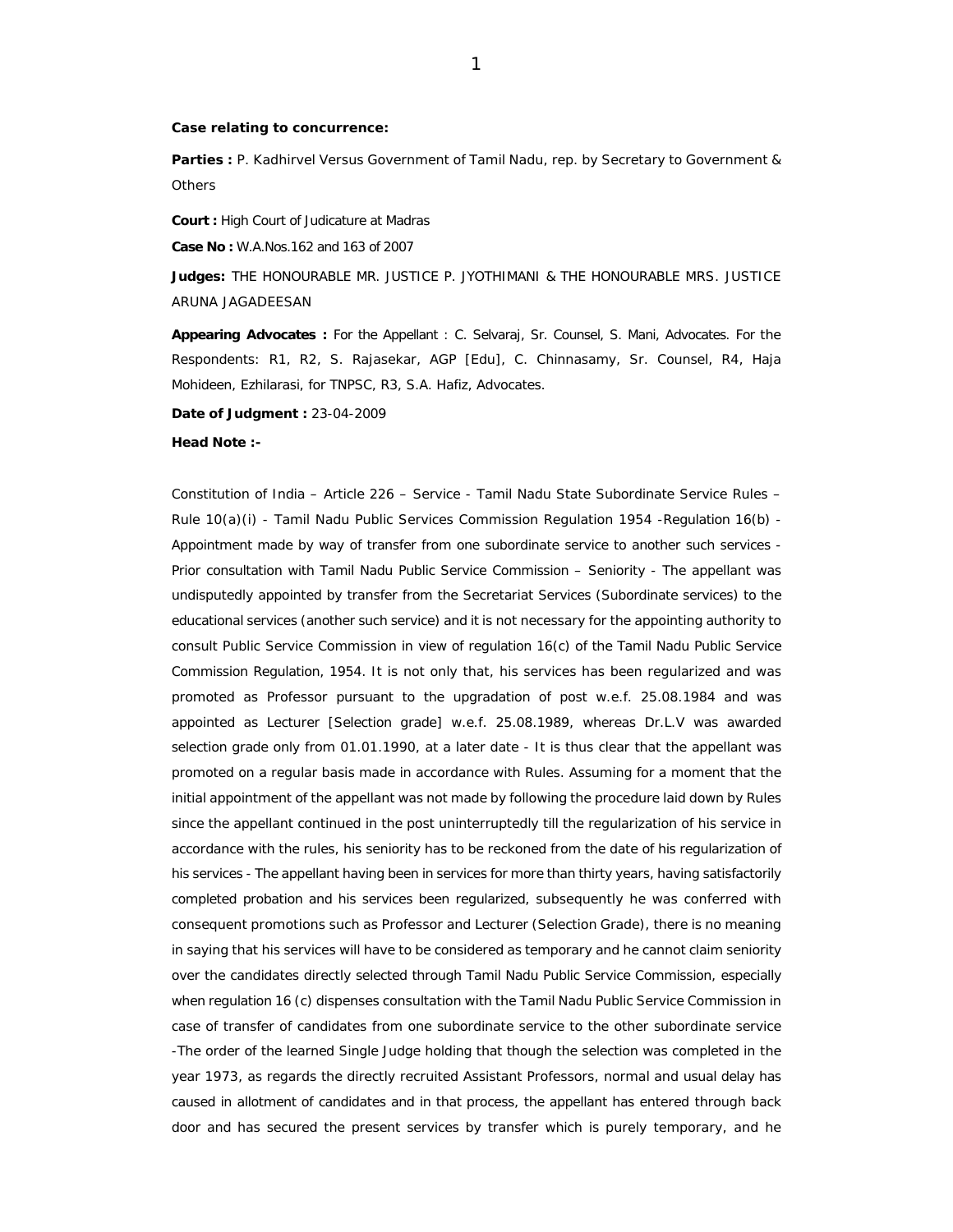cannot compete with the directly recruited Assistant Professors, cannot be countenanced - The impugned orders. viz., proceedings in Pro.Na.Ka.No. 0513/B/2002 dated 01.07.2002 passed by the Principal, Presidency College; G.O.Ms.No.65 Higher Education (F1) Department, dated 04.03.2005, passed by the Secretary to Government, Higher Education Department; and the order passed by Director of Collegiate Education in his proceedings Rc.No.14041/D4/2005 dated 09.08.2005 are all set aside. We direct the respondents concerned to determine the seniority of the appellant in relation to the directly recruited officers after reckoning the date on which their services were regularized - The appellant has retired from service as also the other candidates. As the selection of Principal involves merit and ability, apart from seniority, claim of the appellant to promote him as Principal cannot be acceded to at this point of time.

Para 13 to 19

Cases Referred:

- 1. Direct Recruit Class II Engineering Officers' Assn. vs. State of Maharashtra, (1990) 2 SCC 715
- 2. Ajit Kumar Rath v. State of Orissa, (1999) 9 SCC 596
- 3. Jagdish Ch. Patnaik v. State of Orissa 1998 (4) SCC 4
- 4. State of Jammu and Kashmir and ors. v. Javed Iqbal Balwan and ors., in
- C.A.No.1801/2009 Supreme Court
- 5. State of U.P. v. R.K. Tandon (Dr), (1995) 3 SCC 616
- 6. State of Tamil Nadu and another vs. E.Paripooranam and ors 1992 Supp. (1) SCC 420
- 7. K.Madalaimuthi and another vs. State of Tamil Nadu and ors. 2006 SCC (L&S) 1451

Comparative Citation:

2009 (4) MLJ 945

## **Judgment :-**

(Appeal filed against the order passed by this Court dated 09.01.2007 passed in W.P.Nos.8378 and 26125/2005.)

Common Judgment: Aruna Jagadeesan, J.

These writ appeals are directed against the common order dated 09.01.2007 passed by the learned Single Judge dismissing the writ petitions, by which the appellant sought to quash the orders passed by the third respondent in Pro.Na.Ka.No.0513/B/2002 dated 01.07.2002 and G.O.Ms.No.65 Higher Education (F1) Department, dated 04.03.2005 passed by the first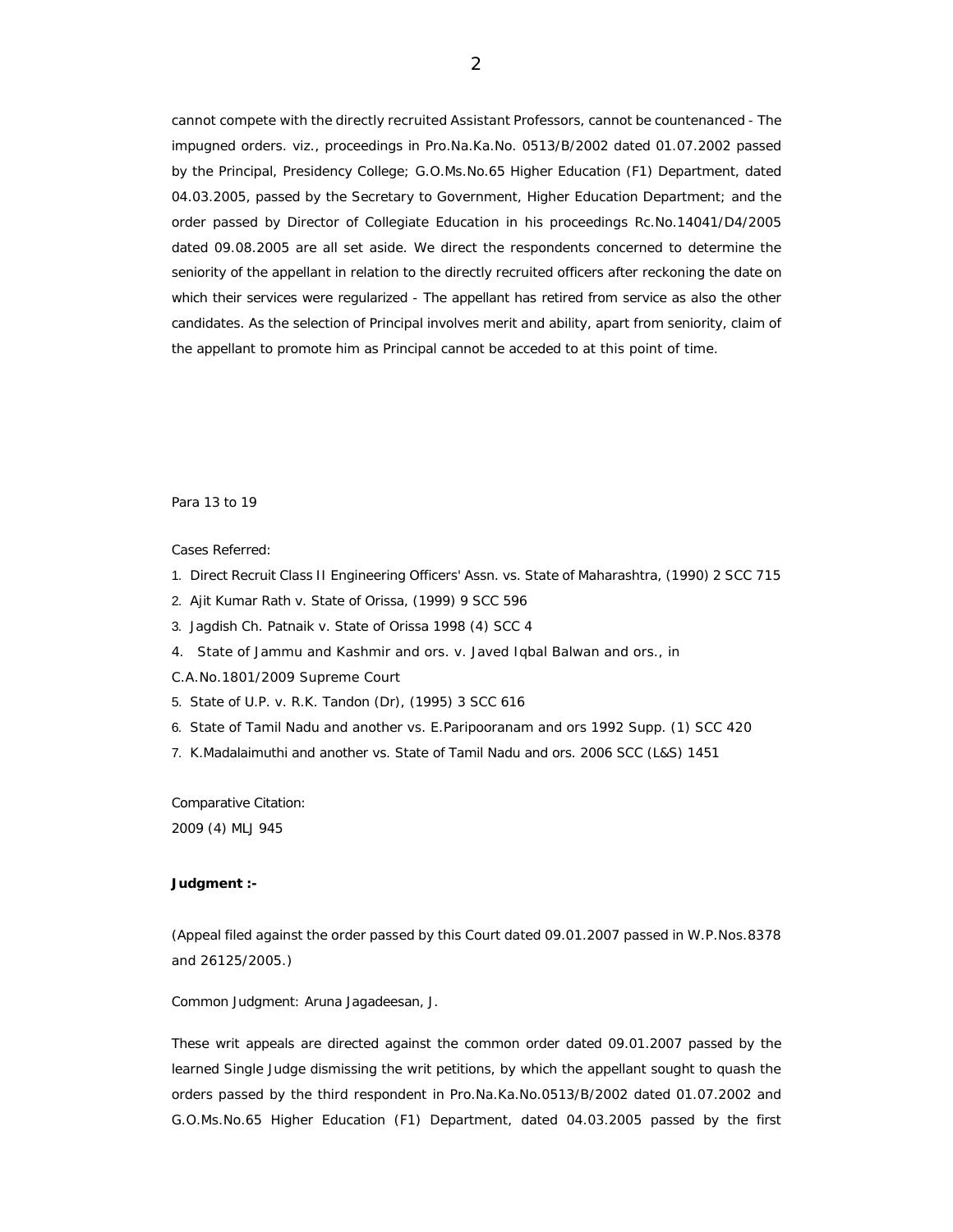respondent, rejecting his plea to restore his seniority.

2. The facts identical in both the appeals are briefly stated as below :-The appellant was appointed as Junior Assistant on 14.06.1972 in Secretariat Service selected through Tamil Nadu Public Service Commission. He was promoted as Assistant in January 1973 and he satisfactorily completed his probation in the said post on 13.06.1974. As he possessed higher Educational qualification, he applied for appointment to the educational service and was appointed as Assistant Professor of Economics in Government Arts College by way of transfer from Secretariat service on 16.08.1974 and joined duty on 21.08.1974. His services were regularized on 23.08.1976 as Assistant Professor with effect from 21.08.1974 and his probation was also declared in the cadre of Assistant Professor on 20.08.1976. As the Government upgraded the post of Assistant Professor of Economics as Professor of Economics on completion of ten years of regular service as Assistant Professor, he was promoted as Professor w.e.f. 25.08.1984 on such upgradation. Subsequently on the basis of G.O.1785 and 1786 Education (H3) Department dated 05.12.1988, re-designating the nomenclature of teaching posts in Government Colleges and aided colleges, the Commissioner of Collegiate Education, Chennai in and by his proceedings in Roc.No.76631/D4/91 dated 13.11.1992 issued orders whereby, the appellant was placed as Lecturer (Selection Grade) w.e.f. 25.08.1989.

3. The Fourth respondent in W.A.No.162/2007, Dr. Venkatasami, was selected through Tamil Nadu Public Service Commission as assistant professor of Economics and he joined duty on 30.06.1975 F.N. His services as such were regularized on 08.06.1976 with effect from 30.06.1975 F.N. So, according to the appellant, the fourth Respondent is junior to him as his services were regularized only from 30.06.1975 whereas services of the appellant were regularized in the said post w.e.f. the earlier date i.e. 21.08.1974. As per the order issued by the second respondent, redesignating the posts of Professors as Lecturer (Selection Grade), Dr. L. Venkatasamy was awarded Selection Grade only from 01.09.1990 as against the award of selection grade to the appellant on 25.08.1989 itself. The appellant continued to be senior to Dr. L. Venkatasamy till 30.06.2002 without any dispute whatsoever.

4. During the year 2002, there were four Lecturers [Selection Grade] in Economics Department in Presidency College, Chennai, including Dr.L.Venkatasamy. As the appellant was not placed as Head of Department [in-charge] during the leave vacancy, he made a representation to the third respondent, Principal on 21.06.2002 to which the third respondent for the first time informed the appellant that Dr. L. Venkatasamy was placed as Head of Department [in-charge] as he is senior to the appellant. Despite appeal preferred on 24.07.2002 and 12.12.2002 to the second respondent, his grievance to restore his seniority was not redressed. Therefore, he filed O.A.No.1122/2004 on the file of the State Administrative Tribunal and as there was no Presiding Officer from 03.06.2004, he preferred W.P.No.22952/2004 for issuance of certiorarified mandamus to call for the records and to

3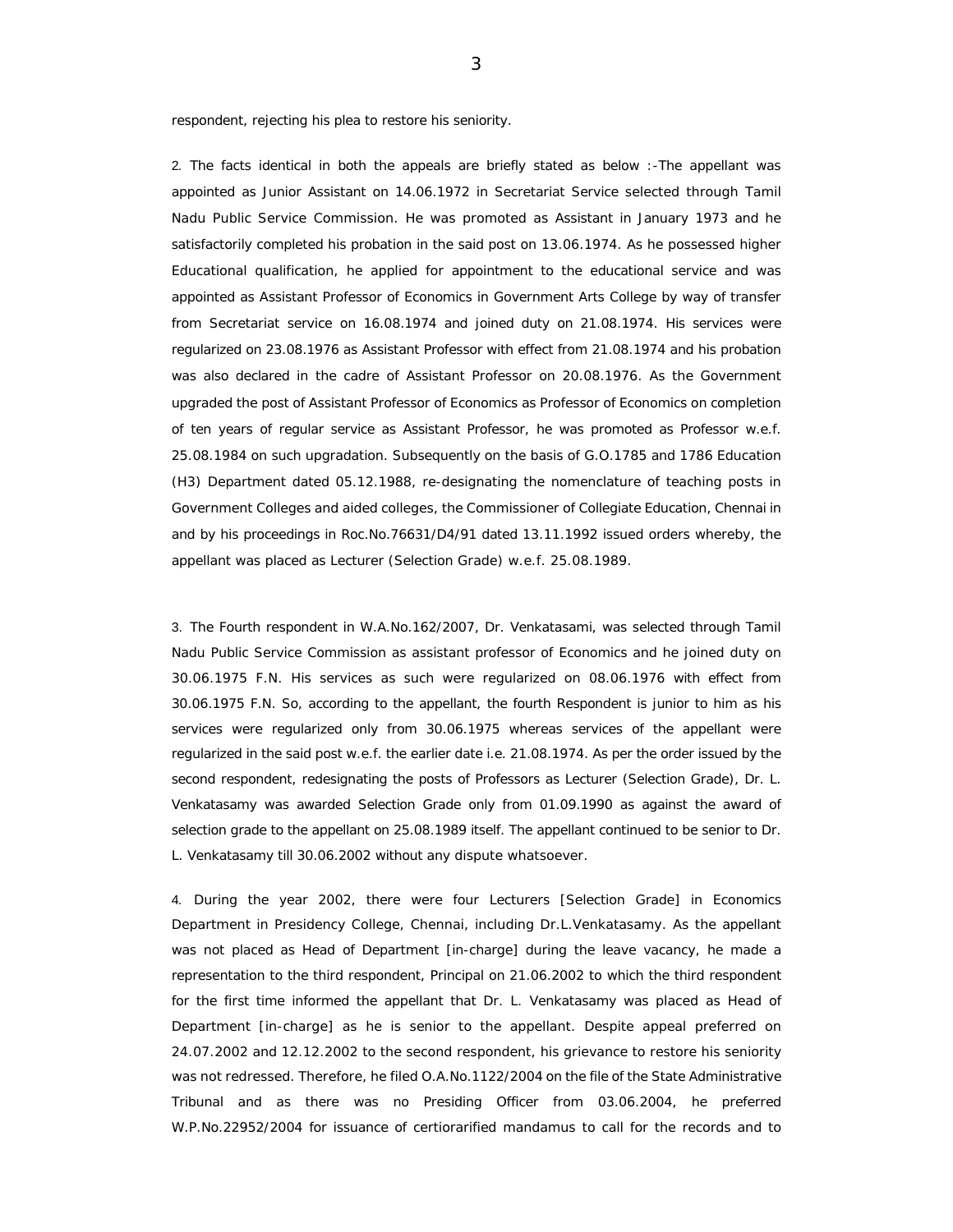quash the order of the third respondent and to restore his seniority. This court by order dated 03.01.2005 issued direction to the first respondent to consider the case and pass orders on merits within a period of two months. Accordingly, the first respondent after consulting the fifth respondent Tamil Nadu Public Service Commission, declared that Dr.L.Venkatasamy was senior to the appellant vide G.O.Ms.No.65, Higher Education Department dated 04.03.2005.

5. Aggrieved against the said proceedings dated 01.07.2002, passed by the third respondent and G.O.Ms.No.65, Higher Education passed by the first respondent, the appellant filed W.P.No.8378/2005 to quash the said orders and to restore his seniority and further to promote him as Principal with retrospective effect. Pending Writ Petition, the second respondent has passed an order dated 09.08.2005, placing Dr.L.Venkatasamy, Thiru.Mohammed Ismail, Dr.Rudraban and Dr.Jyothi Murugan, directly selected through Tamil Nadu Public Service Commission, as seniors to the appellant and directed the Principal, Presidency College to take necessary further action accordingly. As against the said order of the Government dated 09.08.2005, appellant filed another Writ Petition in W.P.No.26125 for a writ of certiorari to call for and quash the order.

6. The learned Single Judge passed a common order negativing the claim of the appellant on the ground that the appellant having been appointed under 10(a)(i) of the Tamil Nadu State Subordinate Service Rules, i.e. temporarily, ought to have been sent back to his parent department once regular candidate had been recruited, and he cannot claim seniority over regularly recruited candidate and further under regulation 16(b) of the Tamil Nadu Public Services Commission Regulation 1954, the appointing authority having failed to get concurrence from Tamil Nadu Public Service Commission before transferring the appellant to the Educational Services would make his regularization itself per se illegal and it does not give any right to the appellant and therefore, the question of fixing inter-se seniority in the cadre of Assistant Professor does not arise.

7. The main contentions put-forth by Thiru.C.Selvaraj, the learned Senior Counsel appearing for the appellant are as follows :-

(i)The appellant having been appointed by way of recruitment by transfer from the Secretariat Services to the Educational services, his services having been regularized in both the subordinate services, after the declaration that he has completed the period of probation satisfactorily he became entitled to be confirmed in a permanent post for which he was selected and that would be the relevant criteria for determining his seniority to the service to which he was transferred. In this case, the appointment of the appellant, his regularization and declaration of probation was earlier to that of Dr.Venkatasamy, as per rule 35 (a)(a) of General Rules of the Tamil Nadu State and Subordinate Services Rules, and therefore, the appellant has to be held senior to Dr.L.Venkatasamy and other directly selected Assistant Professors.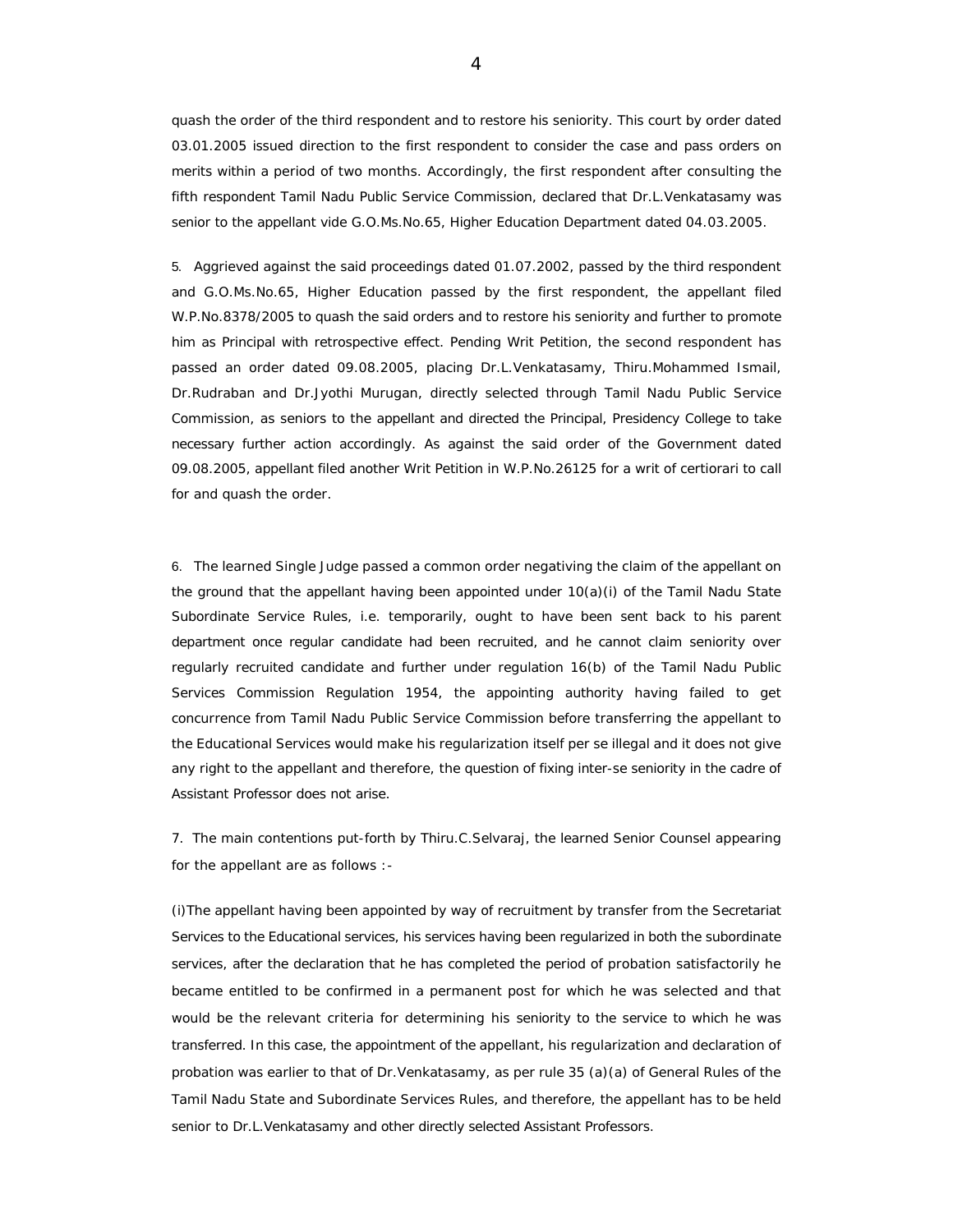(ii)The question of obtaining concurrence of Tamil Nadu Public Service Commission, before transferring him to educational services does not arise in view of regulation 16(c) of Tamil Nadu Public Service Commission Regulation, 1954 which dispenses with the said concurrence in the case of candidates transferred from one Subordinate services to the other subordinate service.

(iii)The law is well settled that settled matter cannot be unsettled. In the instant case, after a lapse of thirty years, the impugned Orders which seek to disturb the seniority of the appellant that too, after conferment of two levels of promotion in such cadre is unsustainable in law.

8. Per contra, the respondents would contend that the services of the appellant were regularized in the educational service by the appointing authority without getting concurrence of the Tamil Nadu Public Service Commission, contravening regulation 16 (b) of the Tamil Nadu Public Service Commission Regulation, 1954 and no right has accrued to the appellant to claim seniority over the regularly recruited Assistant Professors who were all appointed by regular selection made through Tamil Nadu Public Service Commission during the year 1973. Further, they would contend that the appellant having been appointed under 10(a)(i) of the Tamil Nadu State Subordinate Service Rules, and the same is made without getting the concurrence of the Tamil Nadu Public Service Commission, it is futile to contend that all along he was placed above the directly recruited candidates. It is their contention that the appellant cannot rely on Rule 35(aa) of the Tamil Nadu State Subordinate Rules as it came into existence only in the year 1978 and the same has no relevance to the recruitment made which is earlier to the said rule.

9. There is no dispute that the appellant was appointed under rule  $10(a)(i)$  in the post of Assistant Professor in the Tamil Nadu College Educational Services and it is a recruitment by transfer from the Secretariat Services to educational services. He joined duty on 21.08.1974 and his services were regularized from the said date and he had also satisfactorily completed the probation on 20.08.1976 in the said post. The fourth Respondent, Dr.L.Venkatasamy was selected by Tamil Nadu Public Service Commission for the recruitment year 1973 and was appointed as temporary Assistant Professor in Government college only on 30.06.1975 and the other candidates, Thiru.Mohammed Ismail, Dr.P.Rudrappan and Dr.A.Jothimurugan were appointed on 25.06.1975, 11.07.1975 and 02.07.1975 respectively. Their services were regularized as Assistant Professors with effect from the said dates. So, admittedly, the appointment and regularization of the services of the appellant is prior to the appointment of Dr.L.Venkatasamy and other candidates. For better appreciation, a comparative statement of services of the appellant and directly recruited candidates are given below:- Table

10. Rule 4 of the Tamil Nadu State and Subordinate Services Rules states that all appointments made either by direct recruitment or by recruitment by transfer shall be made from a list of approved candidates prepared in the prescribed manner by the appointing authority or any other authority empowered in the Special Rules in that behalf. The appellant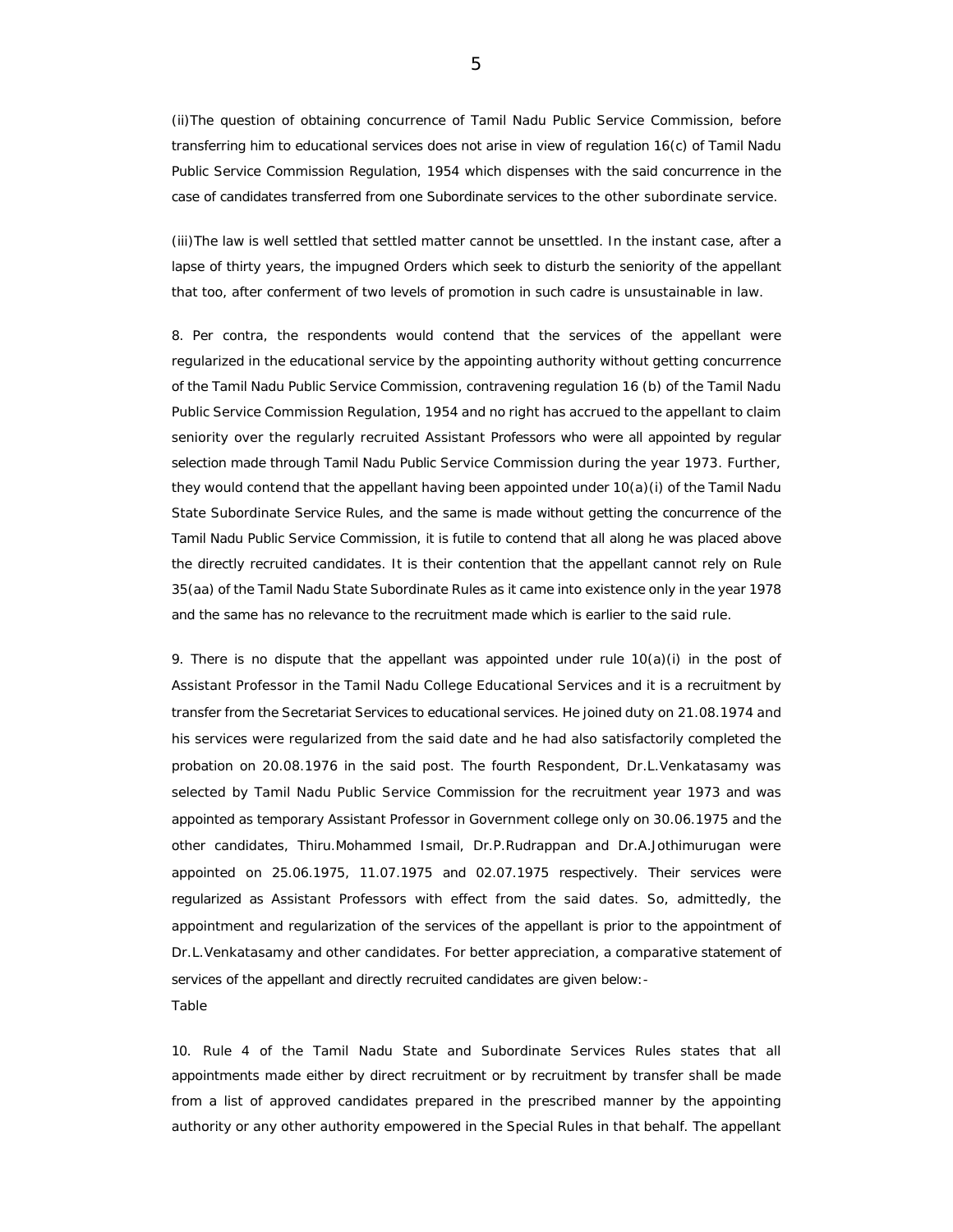was the lone person appointed to the educational service by transfer from the Secretariat Service and there is no dispute that he possessed requisite educational qualification for the said post. As per rule 27 of the said rules, if the probationer satisfactorily completes the period of probation, the appointing authority should consider his suitability for full membership and after declaration that he has completed the period of probation, he becomes an approved probationer and is entitled to be confirmed, that is, to become a full member in services in a permanent post or cadre for which he was selected as and when such permanent post is available for such confirmation. The appellant has become a full member in the educational services after his completion of probation period in the permanent post and was never treated as adhoc appointee, which could be seen from the further promotions given to him.

11. The learned Single Judge did not consider Regulation 16(c) which relaxes the condition of prior consultation with Tamil Nadu Public Service Commission in respect of the appointment made by way of transfer from one subordinate service to another such services.

12. Rule 16(c) reads thus :-It shall not be necessary for the Commission to be consulted :-(c) in regard to the suitability of candidates for appointment by promotion with the same service or recruitment by transfer from one subordinate service to another subordinate service or for transfer from one category to another category or from one class to another or class within the same service carrying identical scale of pay and with similar or different qualification, if any prescribed.

13. In this case, the appellant was undisputedly appointed by transfer from the Secretariat Services (Subordinate services) to the educational services (another such service) and it is not necessary for the appointing authority to consult Public Service Commission in view of regulation 16(c) of the Tamil Nadu Public Service Commission Regulation, 1954. It is not only that, his services has been regularized and was promoted as Professor pursuant to the upgradation of post w.e.f. 25.08.1984 and was appointed as Lecturer [Selection grade] w.e.f. 25.08.1989, whereas Dr.L.Venkatasamy was awarded selection grade only from 01.01.1990, at a later date.

14. It is thus clear that the appellant was promoted on a regular basis made in accordance with Rules. Assuming for a moment that the initial appointment of the appellant was not made by following the procedure laid down by Rules since the appellant continued in the post uninterruptedly till the regularization of his service in accordance with the rules, his seniority has to be reckoned from the date of his regularization of his services.

15. The Constitution Bench of the Honourable Supreme Court in Direct Recruit Class II Engineering Officers' Assn. vs. State of Maharashtra, (1990) 2 SCC 715 has laid down the following guidelines for fixing the seniority:-"(A) Once an incumbent is appointed to a post according to rule, his seniority has to be counted from the date of his appointment and not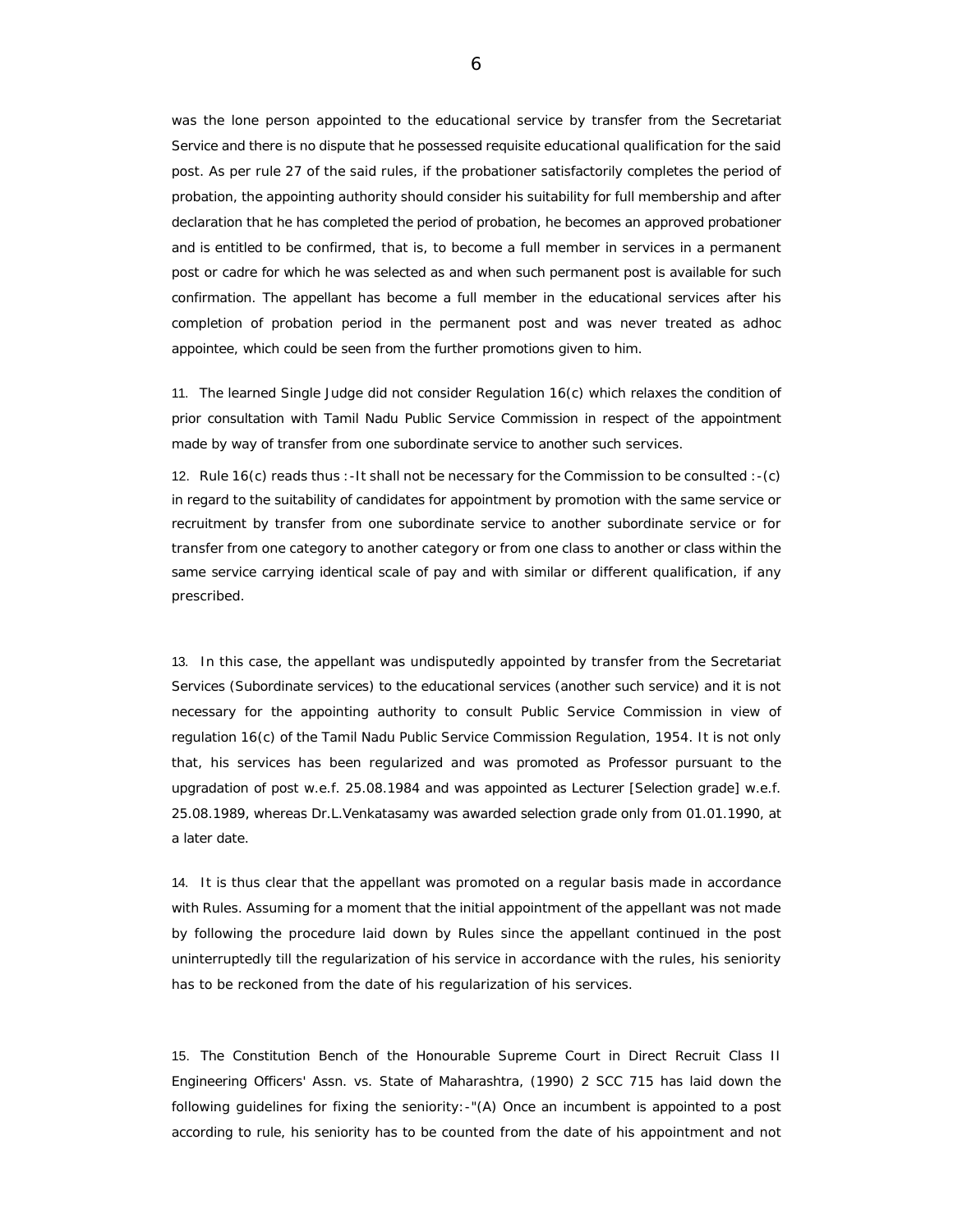according to the date of his confirmation. The corollary of the above rule is that where the initial appointment is only ad hoc and not according to rules and made as a stop-gap arrangement, the officiation in such post cannot be taken into account for considering the seniority.

(B)If the initial appointment is not made by following the procedure laid down by the rules but the appointee continues in the post uninterruptedly till the regularisation of his service in accordance with the rules, the period of officiating service will be counted.

16. The appellant having been in services for more than thirty years, having satisfactorily completed probation and his services been regularized, subsequently he was conferred with consequent promotions such as Professor and Lecturer (Selection Grade), there is no meaning in saying that his services will have to be considered as temporary and he cannot claim seniority over the candidates directly selected through Tamil Nadu Public Service Commission, especially when regulation 16(c) dispenses consultation with the Tamil Nadu Public Service Commission in case of transfer of candidates from one subordinate service to the other subordinate service. The guidelines enunciated by the Honourable Supreme Court in the decision referred supra are very much applicable to the facts of this case.

17. In Ajit Kumar Rath v. State of Orissa, (1999) 9 SCC 596 on a similar set of facts wherein the directly recruited assistant engineers claimed seniority from the year 1970-71 on the ground that the advertisement in 1970-71 for direct recruitment on the basis of Assistant Engineer was issued by the Public Services Commission on 06.12.1971 and the results were thereafter published, however, the order of appointment was made only on 03.01.1972, the directly recruited Assistant Professors claimed seniority w.e.f. 1970-71, i.e. ante dated, from the date of advertisement on the ground that they were appointed against the vacancies of 1970-71 on regular basis. The said plea was rejected as without substance and merit, by the Honourable Supreme Court and it observed that the law on this question has already been explained by the Supreme Court in Jagdish Ch. Patnaik v. State of Orissa 1998 (4) SCC 456 wherein it has held categorically that appointment does not relate back to the date of vacancy.

18. In a recent unreported Judgment in State of Jammu and Kashmir and ors. v. Javed Iqbal Balwan and ors., in C.A.No.1801/2009 the Honourable Supreme Court (three Bench judgment) has expressed similar view as under :-"In the present case we are, however, faced with a peculiar situation. The Naib Tahsildars were appointed as Tahsildars on temporary basis. They got appointed as they possessed the requisite qualifications for the post. They had qualified the departmental examination through the Commission. They continued to hold such posts for years together. The government took steps for their regularization through the Commission but the same did not materialise. Various cases were filed by the parties and interim directions passed by the Courts from time to time in such cases delayed the efforts of the Government to finalise the seniority lists. During this period most of the promotees got retired

7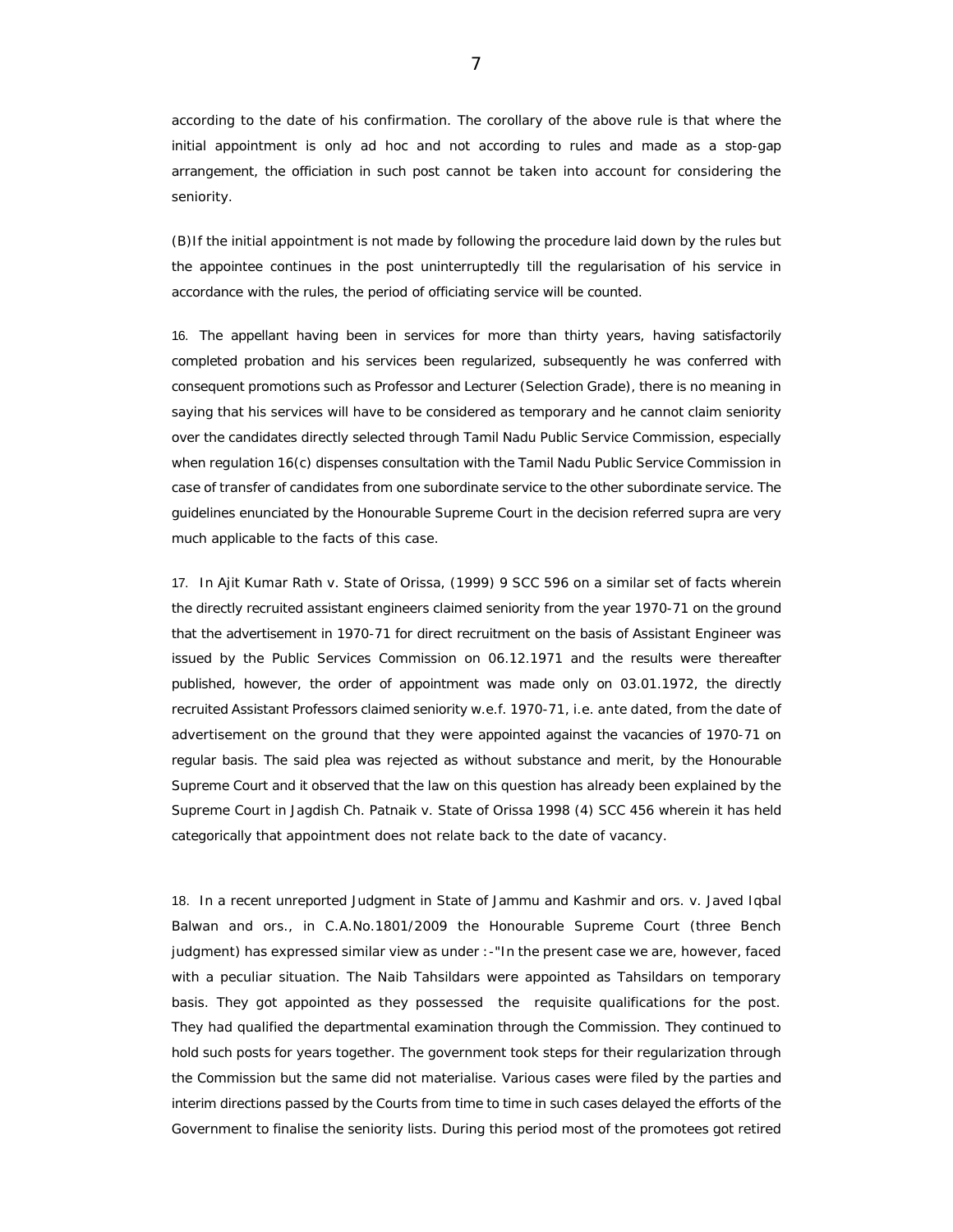from the service. Some of the promotees were further promoted as Assistant Commissioners while a few of them have even been inducted into the KAS. Now it appears not only difficult but practically impossible to get regularization of these promotees done through the Commission. We feel it will not be in the interest of justice to ask these officers to get their regularizations approved by the Commission at this stage. Following the principle laid down in Narender Chadha v. Union of India (supra), we find that since the promotees have been allowed to function on higher posts for more than 15 years with due deliberation, it would be unjust to hold that they have no sort of claim to such posts. Treating the present case as an exception, in view of the circumstances indicated, we hold the regularization of the promotees in relaxation of the rule cannot be interfered with.

"(4) Whether the direct recruits could claim a retrospective date of recruitment from the date on which the post in direct recruitment was available, even though the direct recruit was not appointed by that date and was appointed long thereafter?"

21.This Court answered the question in paragraphs 78 and 79 of the judgment in the following terms:

Point 4:-Direct recruits cannot claim appointment from date of vacancy in quota before their selection".

19. In view of the categorical observations of the Honourable Supreme Court in the aforesaid decisions, the order of the learned Single Judge holding that though the selection was completed in the year 1973, as regards the directly recruited Assistant Professors, normal and usual delay has caused in allotment of candidates and in that process, the appellant has entered through back door and has secured the present services by transfer which is purely temporary, and he cannot compete with the directly recruited Assistant Professors, cannot be countenanced.

20. In another case reported in State of U.P. v. R.K. Tandon (Dr), (1995) 3 SCC 616, the question of inter-se seniority arose between the Doctors originally appointed on temporary basis and the Doctors appointed through the Public Service Commission. The temporarily appointed Doctors successfully claimed seniority from the date of their initial appointment and three out of them including one H.C.Mathur, filed Writ Petitions before the High Court of Allahabad, which upheld their claim. In the SLP filed by the State, a Three Bench of the Honourable Supreme Court upheld the High Court's decision. Subsequently, a number of other similarly placed Doctors also filed Writ Petitions and obtained similar relief as against which also, the State unsuccessfully challenged before the Honourable Supreme Court. At the instance of the Doctors selected through Public Service Commission, as against the Judgment in State's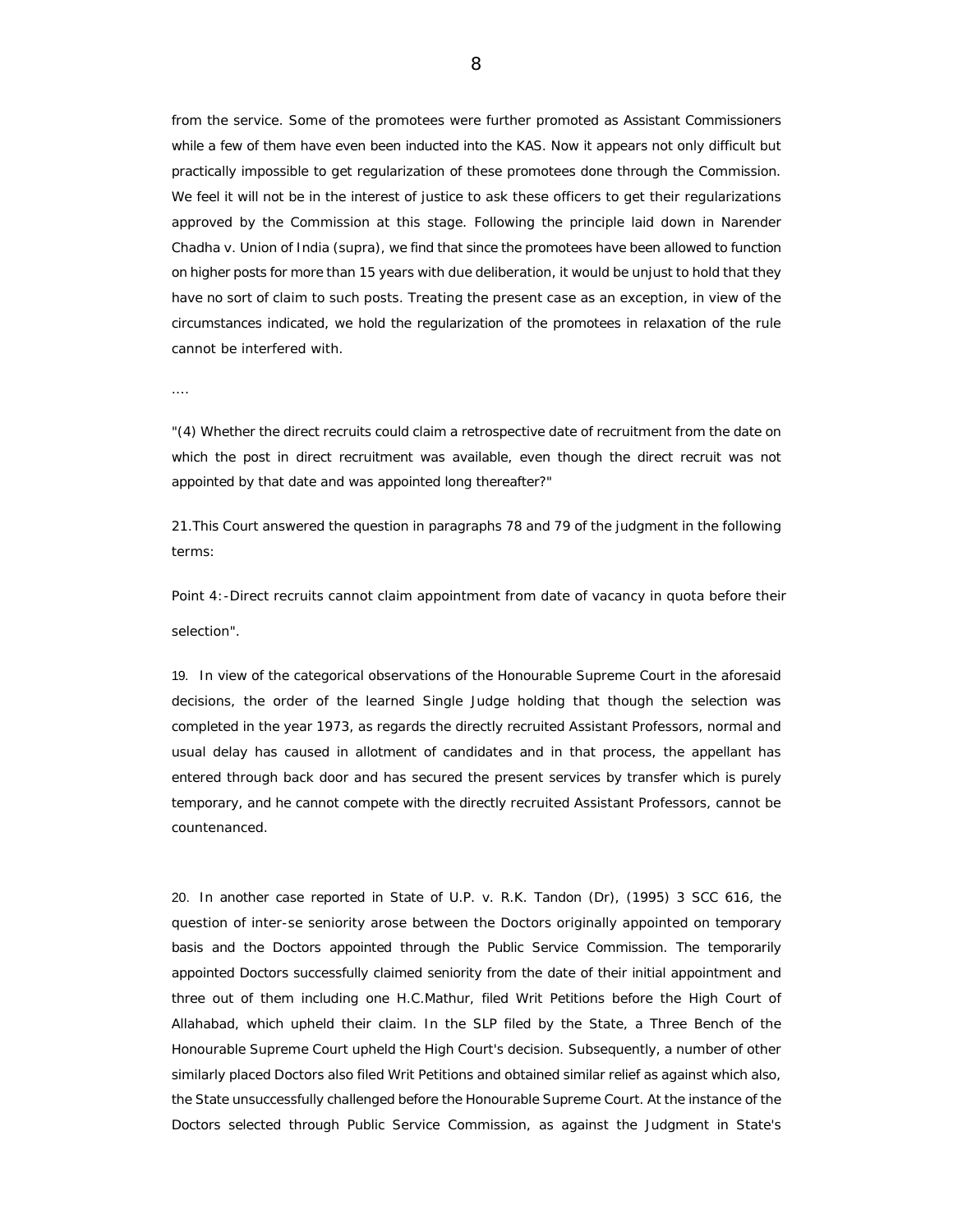Appeal, reported supra, i.e., State of U.P. v. R.K. Tandon (Dr), (1995) 3 SCC 616, a Two Judges Bench of the Supreme Court modified the earlier order, which in effect ran contra to the Judgment of the Three Judges Bench and the matter was referred to Five Judges Bench in view of the conflicting Judgments. A Five Judges Bench of the Honourable Supreme Court held that the Judgment of the later Two Judges Bench does not lay down the correct law, being in conflict with the larger Bench. In the said case, it is relevant to point out that for determining seniority of the temporary appointed doctors, the date of appointment was taken into account.

21.Thiru.C.Chinnasami, the learned Senior Counsel relied on a judgment reported in State of Tamil Nadu and another vs. E.Paripooranam and ors (1992 Supp. (1) SCC 420) to substantiate his contention that it is not open to the appellant to claim that his temporary service as Assistant Professor should be counted for the purpose of determining seniority in the cadre.

22. The said decision is distinguishable on facts as the order of regularization in the said case expressly stated that their inter se seniority would be in accordance with the ratings in the approved list without being affected by the date of regularization. In the said case, the regularization order itself expressly denied the counting of temporary service for the purpose of seniority.

23. In K.Madalaimuthi and another vs. State of Tamil Nadu and ors. [2006 SCC (L&S) 1451], it is held thus :-24. On a consideration of the submissions made on behalf of the respective parties and the decisions cited on their behalf, the consistent view appears to be the one canvassed on behalf of the appellants. The decisions cited by Mr.Rao have been rendered in the context of Rule 10(a)(i)(1) and the other relevant rules which are also applicable to the facts of the instant case. Apart from the above, the law is well settled that initial appointment to a post without recourse to the rules of recruitment is not an appointment to a service as contemplated under rule 2(1) of the General Rules, notwithstanding the fact that such appointee is called upon to perform duties of a post borne on the cadre of such service. In fact, Rule 39(c) of the General Rules indicates that a person temporarily promoted in terms of Rule 39(a) is required to be replaced as soon as possible by a member of the service who is entitled to the promotion under the Rules. It stands to reason that a person who is appointed temporarily to discharge the functions in a particular post without recourse to the recruitment rules, cannot be said to be in service till such time as his appointment is regularized. It therefore, follows that it is only from the date on which his services are regularized that such appointee can could his seniority in the cadre".

In the said case, it is held that a person who is appointed temporarily to discharge the function in a particular post without recourse to the recruitment rules, cannot be said to be in service till such time his appointment is regularized. It therefore follows that it is only from the date on which his services are regularized that such appointee can count his seniority in the cadre. If that be so, there is no difficulty in holding that in order to determine seniority, the date of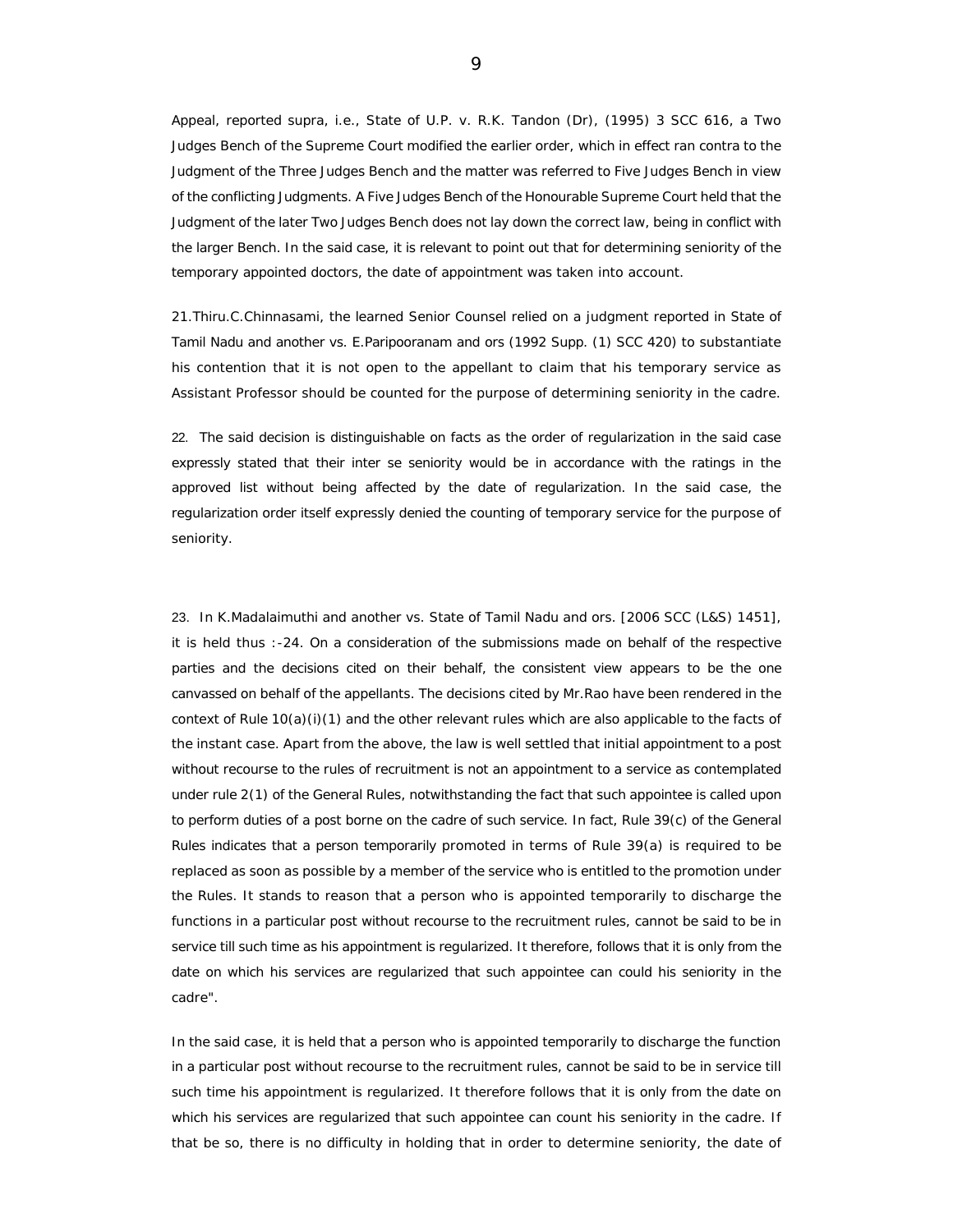regularization of services of the appellant can be counted. In this case, regularization of the appellant was made on 21.08.1974 whereas, the regularization of Dr. Venkatasamy was on 30.06.1975.

24. The learned Counsel appearing for the appellant strongly placed reliance on Rule 35 (aa) of the Tamil Nadu State Subordinate Service Rules to stress that his seniority has to be determined with reference to the date on which he was appointed to the service. On the contrary, the learned Counsel appearing for the respondent contended that the said rule is inapplicable to the case of the appellant, as it came into effect only from 13.07.1978 and it has no retrospective effect. Their contention is that Rule 35 (aa) is not applicable to the facts of this case.

25. According to the principles stated in Rule 35(aa), seniority of a person in a service, class, category or grade, shall unless, he has been reduced to a lower rank as punishment, be determined by the ranks obtained by him in the list of approved candidates drawn by the Public Service Commission or other appointing authority, as the case may be and the date of commencement of his probation is the date on which he joined duty, irrespective of his seniority. In this case, till the issue was raised by the appellant claiming seniority, Dr.L.Venkatasamy, all along, appears to have been placed below the appellant. As regards the appellant, no approved list was prepared and till then the question of seniority did not arise.

26. Only in the year 2002, in letter dated 01.07.2002, by way of reply to the representation made by the appellant, questioning the department against appointment of fourth respondent Dr.L.Venkatasamy as Head of Department in the leave vacancy, Principal of the Presidency College stated for the first time that fourth respondent seem to be senior to that of the appellant. Thereafter, the appellant had sent representation to the Director of Collegiate Education to fix the seniority as per General rule 35(aa) and it appears that the Director of Collegiate Education in turn has addressed the Government in that regard. The Government in turn has sought for clarification from the Director of Collegiate Education by letter dated 20.12.2002 as to how the Principal has placed the fourth respondent as senior to that of the appellant.

27. In the meanwhile, the appellant had approached the High Court by way of Writ Petition in W.P.No.22952/2004, to quash the order of the Principal of the Presidency College dated 01.07.2002 by which he was informed that the fourth Respondent was placed above him. This court, by order dated 03.01.2005, directed the Government to consider the case on merits within a period of two months. Only in pursuance to the said direction, Director of Collegiate Education has stated that the appellant cannot claim seniority over the regularly selected Assistant Professors and it has further stated that Dr.Venkatasami was assigned S.No.234; Mohammed Ismail Sl.No.260; Rudraban Sl.No.263 and Jyothi Kumaran Sl.No.293, in the approved list for recruitment made during the year 1973. The first respondent in Writ Petition in its counter admitted that seniority list involving the appellant has so far not been prepared